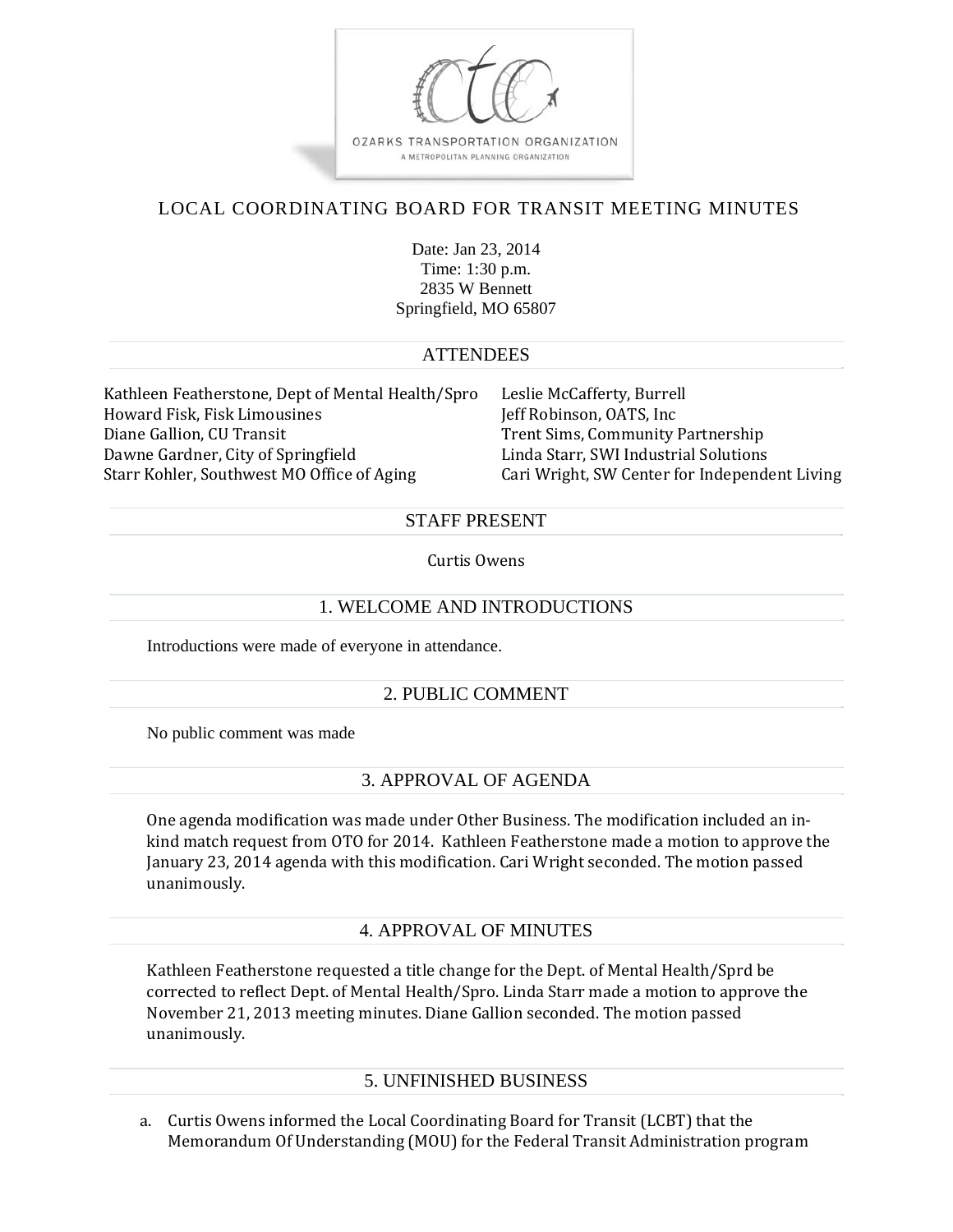"Enhanced Mobility of Seniors and Individuals with Disabilities," also known as the 5310 program, was developed between three agencies within the OTO area. These agencies include the Missouri Department of Transportation (MoDOT), City Utilities (CU) Transit and Ozarks Transportation Organization (OTO). Curtis explained that each of the organizations will be responsible for certain parts of this program. Curtis discussed the MOU with the LCBT with the following key points:

MoDOT responsibilities include becoming the Designated Recipient of the 5310 funds and managing the grant for all OTO subrecipients. CU will be the designated recipient of the Urbanized Area allocation of the 5310 funds and will report performance indicators to OTO. OTO will administer the Project Selection, Program of Projects, Program Management Plan, Coordination Plan and planning for future public transportation needs according to the MOU. A hypothetical example of the administration funding is listed on the last page of the Draft MOU.

Howard Fisk asked if OTO was doing anything different. Curtis responded "yes" because of the MAP21 requirements and the consolidation of the SAFETEA-LU programs, Transportation for Elderly Persons and Persons with Disabilities (5310) with the New Freedom (5317) program. The New MAP21 program Enhanced Mobility of Seniors and Individuals with Disabilities (5310) includes both of the old programs plus it now includes funding options for operations. Curtis asked for an approval of the MOU and forward to the OTO Board of Directors Kathleen Featherstone made a motion to recommend moving forward with the MOU between CU, MoDOT and OTO to the OTO Board for final approval. Seconded by Linda Starr.

Motion Passes unanimously.

# 6. NEW BUSINESS

a. Curtis presented to the LCBT a Transit Coordination 5 year Implementation Plan. This plan will help the LCBT to move forward with implementing the action items in the TCP.

Howard ask if OTO could provide a report on where the FTA funds have been spent and what we are waiting on. The LCBT discussed vehicles manufactures and how fast awarded funds were being utilized to purchase vehicles.

b. Curtis presented to the LCBT the need for selection criteria for the Enhanced Mobility of Seniors and Individuals with Disabilities, also known as the 5310 program. He informed the LCBT of the vehicle selection criteria and the New Freedom selection criteria could probably continue as it has been in the past programs, but the need for operations criteria needed to be developed. He asked that the group help think of good selection criteria for the operating part of this program. Howard asked what the federal requirements included and if there was any specific guidance on how to manage the operations portion of this program. Diane Gallion informed the group that for the 5307 FTA allows a 75 percent reimbursement with a 50 percent grant  $/$  50 percent match of that 75 percent. The group discussed the operating assistance opportunity of this program. Howard asked that agencies with knowledge of prior operating assistance please forward to Curtis.